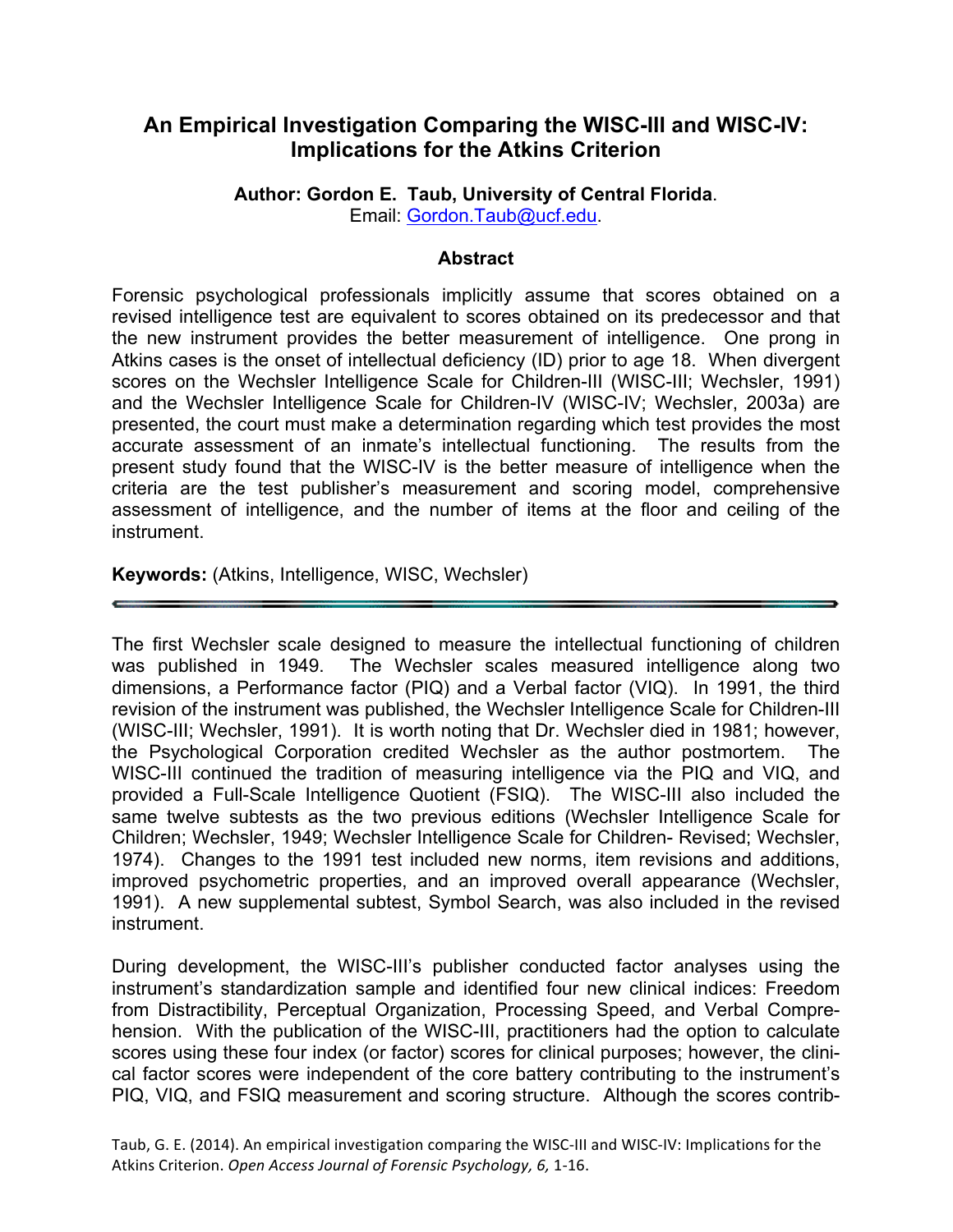uting to the calculation of the four clinical factors did not contribute to the calculation of FSIQ, research on the WISC-III indicated the four-factor measurement and scoring model provided a better fit to the instrument's standardization data when compared to the two-factor VIQ/PIQ measurement and scoring model (Taub, 2001).

The WISC-III was replaced by the Wechsler Intelligence Scale for Children- IV (WISC-IV; Wechsler, 2003a) in 2003. The WISC-IV represents the scale's first departure from the PIQ, VIQ, FSIQ measurement and scoring model. Prior to the publication of the WISC-IV, the measurement of intelligence on the Wechsler scales was *not* based on a theory of intelligence. Rather, Wechsler incorporated elements of abilities he thought were important into his tests (Wechsler, 2003b). Although Wechsler considered the subtests included within his instruments to be different *measures* of intelligence, their grouping into the PIQ and VIQ dichotomy remained unchanged for over 54 years—from the publication of the WISC in 1949 until the publication of the WISC-IV in 2003 (Wechsler 2003a). The revised measurement and scoring model of the WISC-IV represents an advancement in research-based framework to measure intelligence, "the new framework of the [WISC-IV] is based on theory and supported by clinical research and factor-analytic results" (p. 5; Wechsler, 2003b). One of the key theories contributing to the four-factor model is Carroll's "Three Stratum Theory" of intelligence (Carroll, 1993; Wechsler, 2003b).

### **WISC-IV Revision Goals**

The WISC-IV's publisher identifies several key revision goals for the instrument. These include improving the instrument's theoretical foundation, increased developmental appropriateness, and improved psychometric properties (Wechsler, 2003b). The revision goal to improve the instrument's theoretical properties reflects the need to incorporate contemporary theories of intelligence and factor analytic results (e. g., Carroll 1993; 1997) into the instrument's measurement and scoring model. Within the instrument's measurement model, fluid reasoning, processing speed, and working memory are identified as areas of improvement for the WISC-IV. To address the need for increased sensitivity at the floor and ceiling of the instrument, the publisher added easier and more difficult items to all retained subtests. According to the publisher, this makes the WISC-IV a "more accurate measure of cognitive functioning [compared to the WISC-III] for children performing at the extreme ranges of cognitive ability" (p. 11; Wechsler, 2003b).

Using exploratory and confirmatory factor analysis the publisher provides evidence to support the instrument's new theoretical measurement and scoring model. The WISC-IV's improved theoretical foundation is a departure from the traditional measurement of intelligence using the first-order VIQ and PIQ factors; the instrument uses a model with four first-order factors. The new model is based in part on contemporary intelligence theory, which indicates the presence of several first-order broad cognitive abilities that, in combination, contribute to overall intellectual performance (e. g., Carroll 1993; 1997). Using Carroll's three-stratum theory as a partial foundation for the instrument, the WISC-IV measures four first-order Indices or factors representing five broad abilities. These are: the Verbal Comprehension Index, a measure of acquired knowledge; the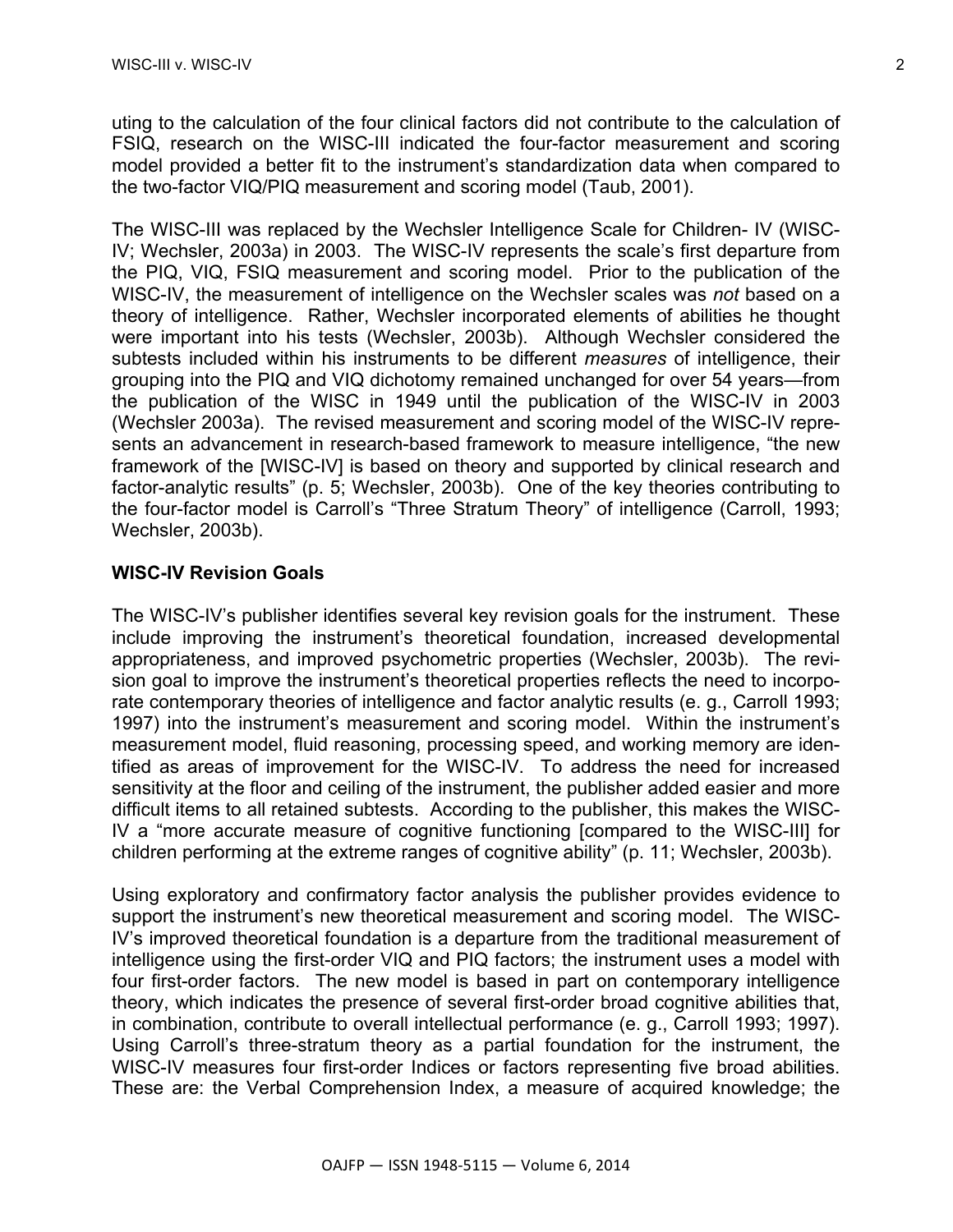Perceptual Reasoning Index, a measure of fluid reasoning and visual-spatial thinking; the Processing Speed Index, a measure of efficient cognitive processing; and the Working Memory Index, a measure of working memory (Keith, Fine, Taub, Reynolds, & Kranzler, 2006; Wechsler, 2003b).

The publication of a revised instrument is often assumed by practitioners to represent an overall improvement in the measurement of intelligence when compared to its predecessor. One way to provide evidence to support score interpretations from a new instrument is to test the invariance of the instrument's measurement and scoring model across the revised instrument's age range. In short, a test of invariance examines the degree to which an instrument measures the same constructs or factor structure across the instrument's age range. In their study examining the invariance of the WISC-IV, Keith et al. (2006) found the WISC-IV measures the same constructs across the instrument's age range; however, their findings indicate the measurement and scoring model provided by the test's author do not provide the best explanation of the instrument's factor structure. Their research indicates scores on the WISC-IV are best explained by a model containing five first-order factors in contrast to the instrument's current fourfactor model (i.e., Perceptual Reasoning, Processing Speed, Verbal Comprehension and Working Memory). Their results indicate scores from the WISC-IV's standardization sample are best explained by a five-factor model that replaces the Perceptual Reasoning factor with two first-order factors, Fluid Reasoning and Visual-Spatial Thinking. This research was recently replicated and indicates that separating the Perceptual Reasoning Index into two distinct factors, Fluid Reasoning and Visual-Spatial, provides the best fit to the instrument's standardization data (Weiss, Keith, Zhu, & Chen, 2013).

# **Atkins Cases**

With the Supreme Court's ruling in *Atkins v. Virginia* (2002) a ban on the execution of individuals identified as mentally retarded went into effect. This was because the court's ruling found the execution of individuals with intellectual disabilities was a violation of the Eighth Amendment's ban on cruel and unusual punishments. Under the Court's ruling, an individual with significantly sub-average intelligence may qualify for relief under *Atkins* and not be executed; but this is not automatic. There are three separate prongs under Atkins and each prong must be met for an inmate to receive relief under Atkins. Although the interpretation of the criteria varies across states, the first prong under Atkins is performance on a measure of intelligence that is approximately two or more standard deviations below the mean of the instrument. The second prong of Atkins is concurrent significant deficits in adaptive functioning and the third prong is onset of the intellectual disability prior to age 18.

Although the discussion of each prong is beyond the scope of this paper, it is important to note that measurement error affects an individual's FSIQ on a test of intelligence. This is important in the first prong of Atkins, which requires significantly sub-average intellectual functioning. Because measurement error affects each individual's score on an intelligence test, an observed FSIQ is considered an estimate of the person's True FSIQ. A True FSIQ is defined as an individual's FSIQ without measurement error. To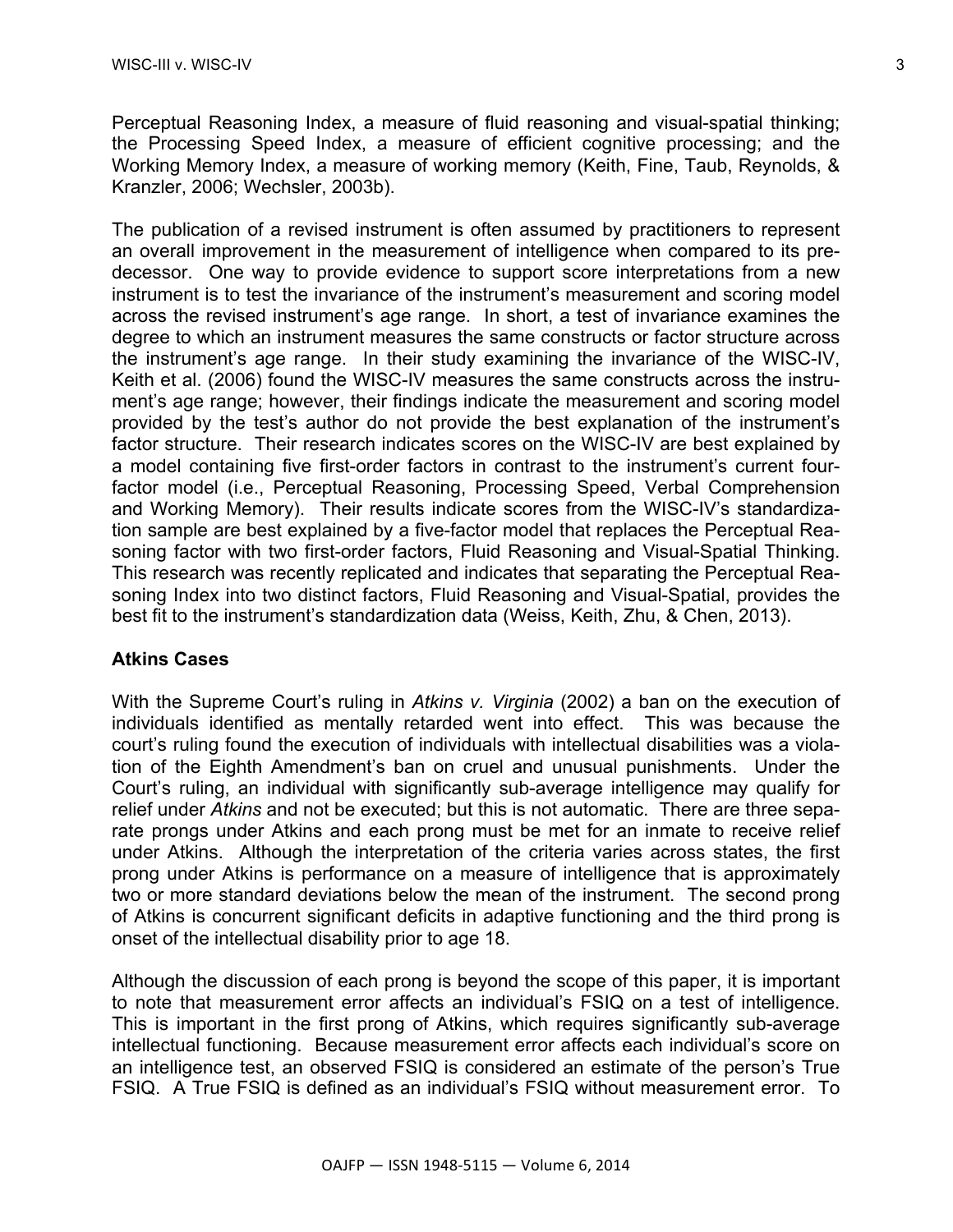account for measurement error, the publisher of the Wechsler scales recommends providing confidence intervals around the individual's observed FSIQ. For example, an individual with an observed FSIQ of 73 on the WISC-IV has a confidence interval ranging from 69 to 79 at a 95% level of confidence. Thus, there is a 95% level of confidence that the individual's True FSIQ is between 69 and 79. Applying the standard error measurement indicates that, in this example, the individual's observed FSIQ is within the Borderline range; however, the individual's True FSIQ may be within the ID range. Although the standard error of measurement is a widely accepted psychometric property of intellectual assessment, courts within many states do not recognize standard error of measurement in Atkins cases. The importance of standard error of measurement in Atkins cases is a topic of debate and will be addressed by the U.S. Supreme Court in *Hall v. Florida*.

In addition to the standard error of measurement, FSIQ may also be affected by an examinee's effort on an intelligence test. Another potential influence is the Flynn Effect (FE; Flynn, 1984, 2012). The FE is defined as a mean increase of about three FSIQ points per decade within the general population (Weiss, 2010). Although the phenomenon of the FE is widely accepted, the reasons for the FE are enigmatic (Williams, 2013). Nevertheless, the FE is important in the practice of psychology (Kaufman & Weiss, 2010). In its simplest terms, a person who is administered an intelligence test ten years after its publication will have an FSIQ score that is approximately 3 FSIQ points higher than the FSIQ that would have been obtained ten years earlier, at the instrument's publication date. In practical terms, an inmate who obtained an FSIQ of 71 on the WISC-III in 2001 would potentially have obtained a FSIQ of 68 when the instrument was first published in 1991. Similar to the standard error of measurement, many states do not recognize the FE in Atkins cases.

At the time of Atkins, the WISC- III was the most popular test of intelligence for children and the Wechsler Intelligence Scale for Adults III (Wechsler, 1997) was considered the gold standard to measure the intellectual functioning of adults. Since Atkins was decided in 2002 and the WISC-IV was published in 2004 it is possible that an inmate was administered the WISC-III and later administered the WISC-IV, both prior to age 18. It is not unusual to observe divergence in the FISQ score across two versions of the same instrument. Divergence in FSIQ really becomes an issue in Atkins cases when the FSIQ from one instrument is in the Borderline range (i.e., FSIQ of 71 to about 79) while the FSIQ obtained from another instrument is within the Intellectually Deficient (ID) range (i.e., 70 and below). When this occurs, it is necessary for the court to determine which test, the WISC-III or the WISC-IV, is the better measure of intelligence.

When courts do not recognize the standard error of measurement error and/or the FE, decisions regarding ID determinations under Atkins are based solely on obtained FSIQ scores. When scores across the Wechsler scales are divergent, courts are faced with two possibilities. The first possibility is that the inmate's FSIQ score on the WISC-III is in the Borderline range whereas the FSIQ on the WISC-IV is in the ID range. The second alternative is that the inmate's obtained FSIQ score on the WISC III is in the ID range; in contrast, the FSIQ score on the WISC-IV is in the Borderline range. When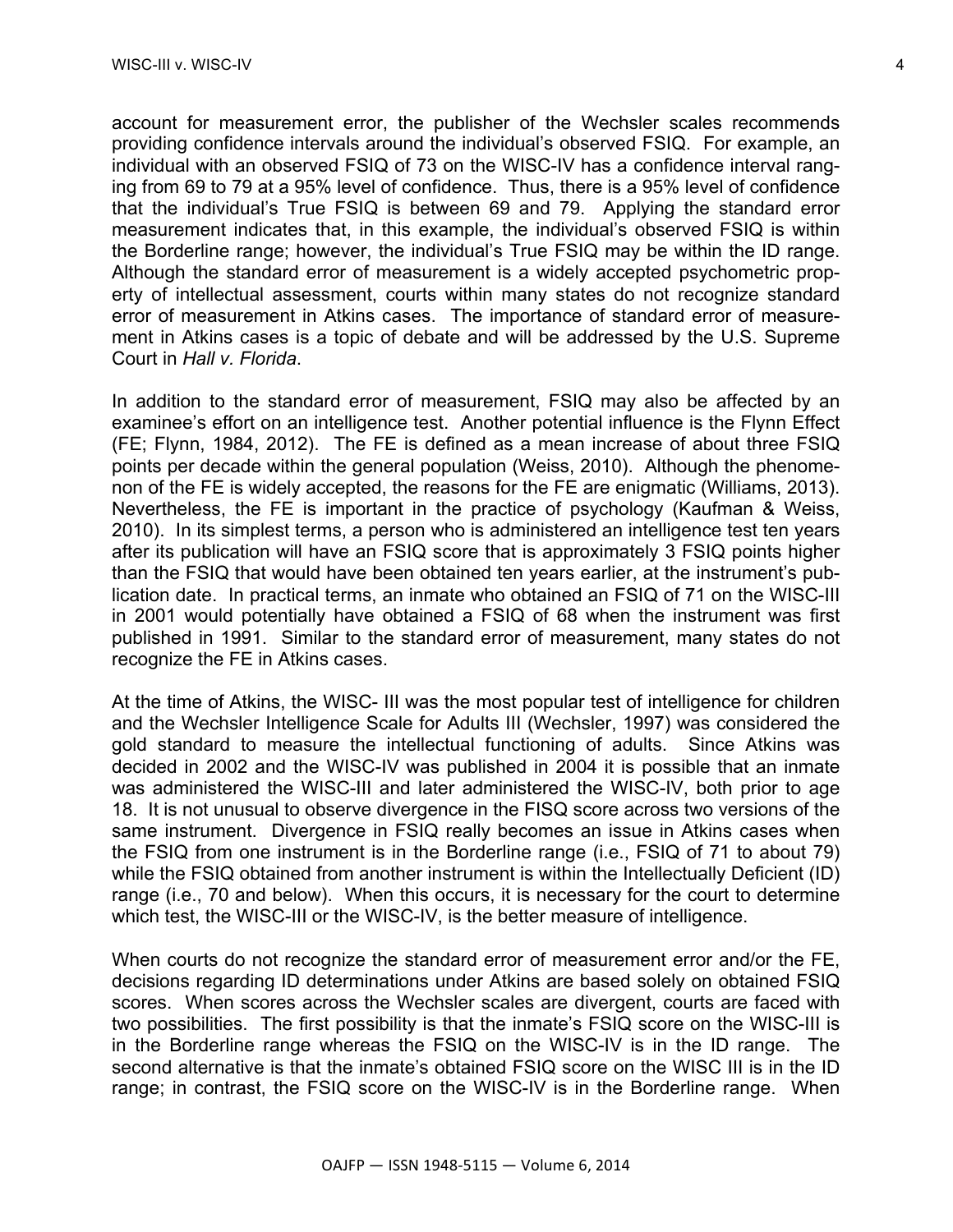either of these scenarios occurs, it is the court's responsibility to identify which test, the WISC-III or the WISC-IV, provides the best measure of the inmate's intellectual function prior to the age of 18.

#### **Method**

Study participants include the WISC-III and WISC-IV standardization samples. A total of 2,200 participants are included in the WISC-III's standardization sample; they range in age from 6 to 16 years of age. The WISC-IV standardization sample ranges between 6 and 16 years of age and includes a total of 2,200 participants. The Technical Manual of the WISC-III (Wechsler, 1991) and WISC-IV (Wechsler, 2003b) provide a more indepth description of each instrument's participants.

### **Design of the Study**

The averaged covariance matrix derived from each instrument's standardization data is used as input data for all analyses within the present study. These matrices are analyzed using structural equation modeling (SEM) via the AMOS 7. 0 (Arbuckle, 2007) statistical program following the method of maximum-likelihood estimation. The input data used in the study only includes the scores from tests contributing to FSIQ; scores from supplemental tests are not included in the analyses. One reason for this limitation is that, in general, forensic psychological professionals interested in the presence or absence of ID generally only administer core subtests (i.e., the tests that contribute to the calculation of FSIQ). Four models are tested. In Model 1, the standardization data from the WISC-III is used to test this instrument's VIQ, PIQ, FSIQ measurement, and scoring model. In Model 2 a new model is tested. In Model 2, the WISC-III's *clinical* four-factor model is modified to include a FSIQ measurement and scoring model. This model is presented in Figure 1. The decision to create and test this model is based on previous research investigating the Wechsler Adult Intelligence Scale-Third Edition's (WAIS-III; Wechsler, 1997) *clinical* four-factor model, which is similar to the WISC-III's four-factor model. The findings from this research indicate that the WAIS-III's *clinical* four-factor model, when fit into an FSIQ measurement and scoring model, provides an improved fit to the WAIS-III's standardization data when compared to the publisher's VIQ, PIQ, FSIQ measurement and scoring model (Taub, 2001; Taub, McGrew, & Witta, 2004). Model 3, presented in Figure 2, investigates the fit of the WISC-IV's four-factor measurement and scoring model to scores from this instruments standardization sample. The final model, Model 4, simultaneously tests the invariance of scores across the WISC-III and WISC-IV. Thus, Model 4 tests the comparability or equivalence of scores across the two versions of the Wechsler scales as well as issues related to the FE.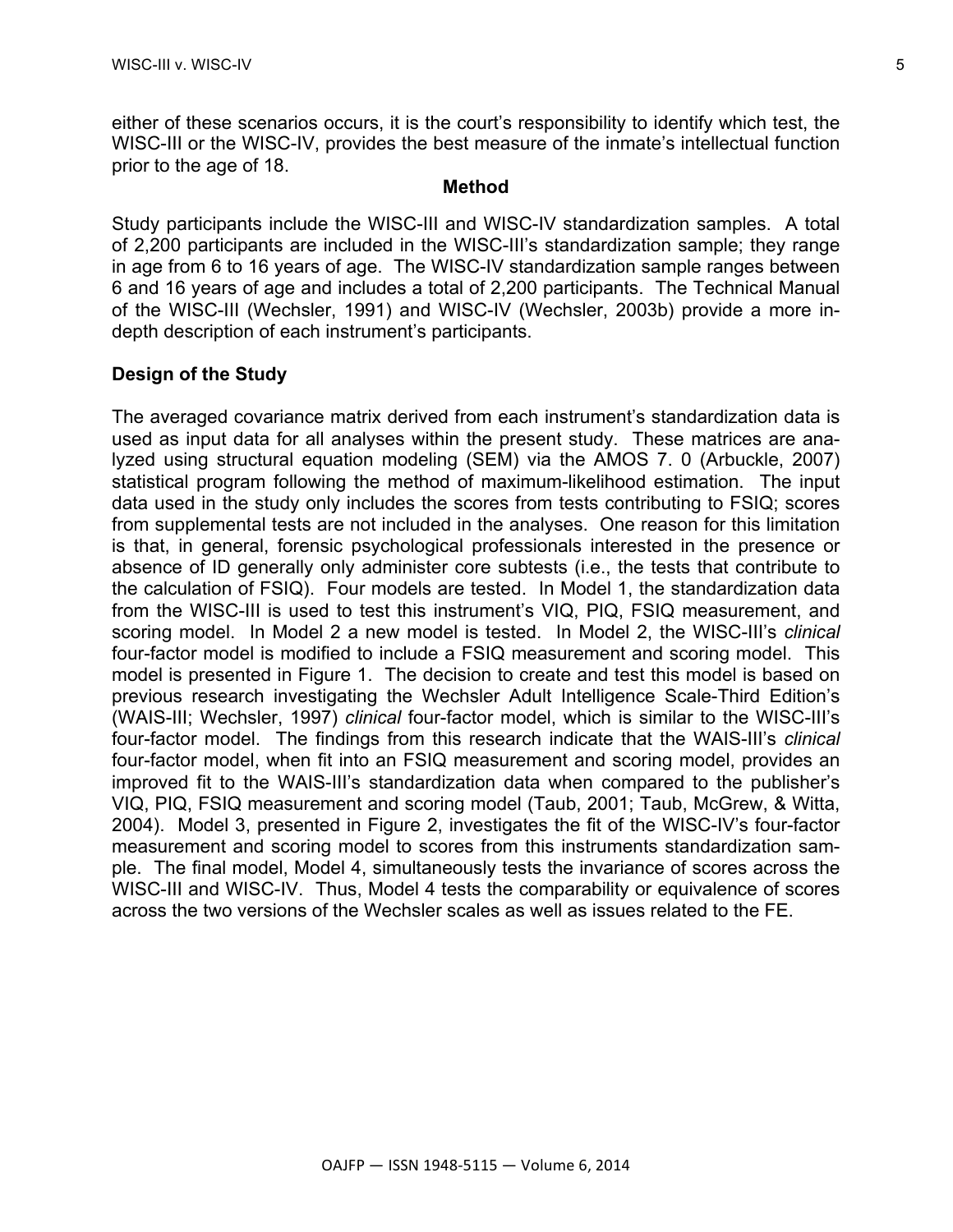

Figure 1. WISC-III *Clinical* Four-Factor Model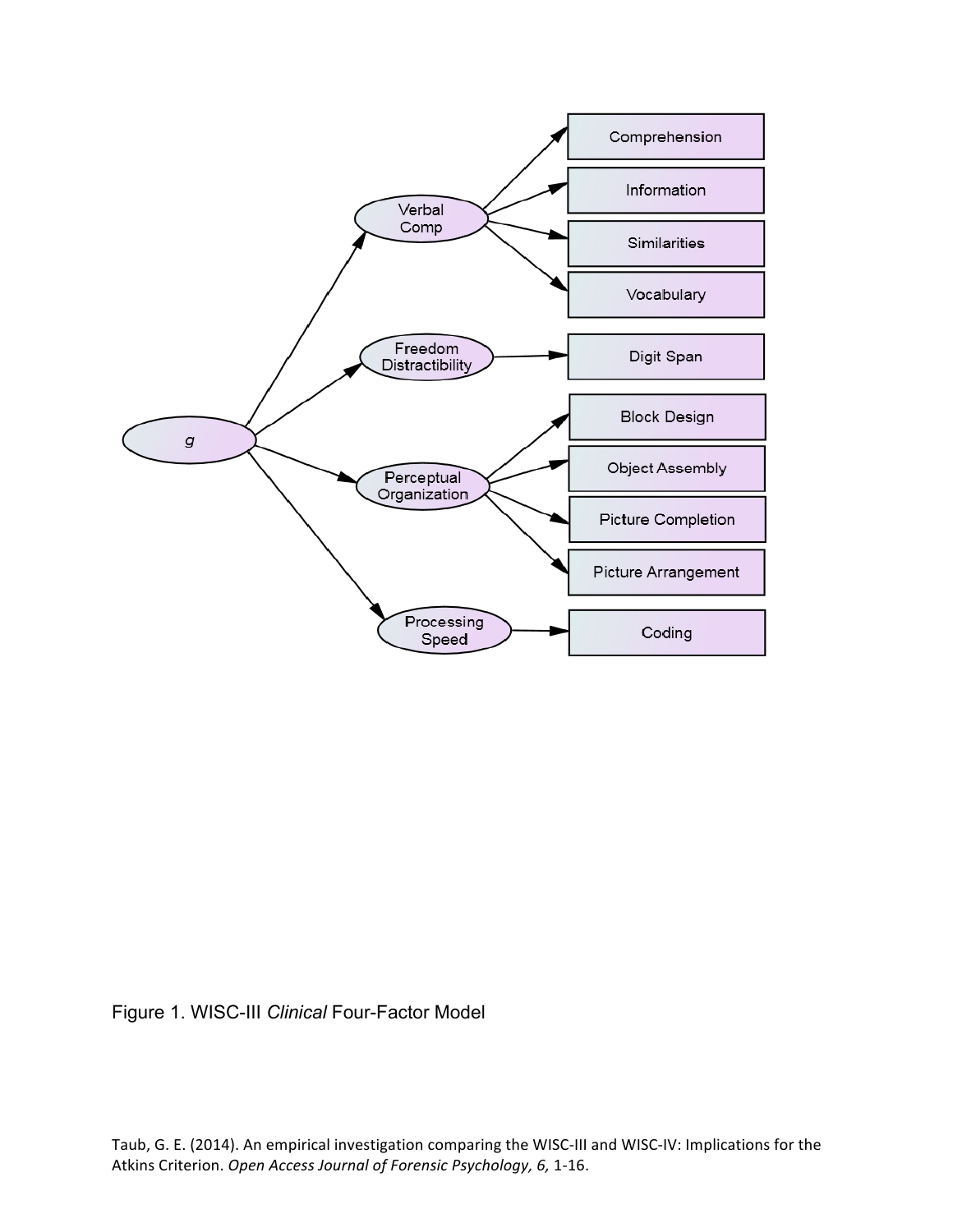

Figure 2. WISC-IV Four-Factor Model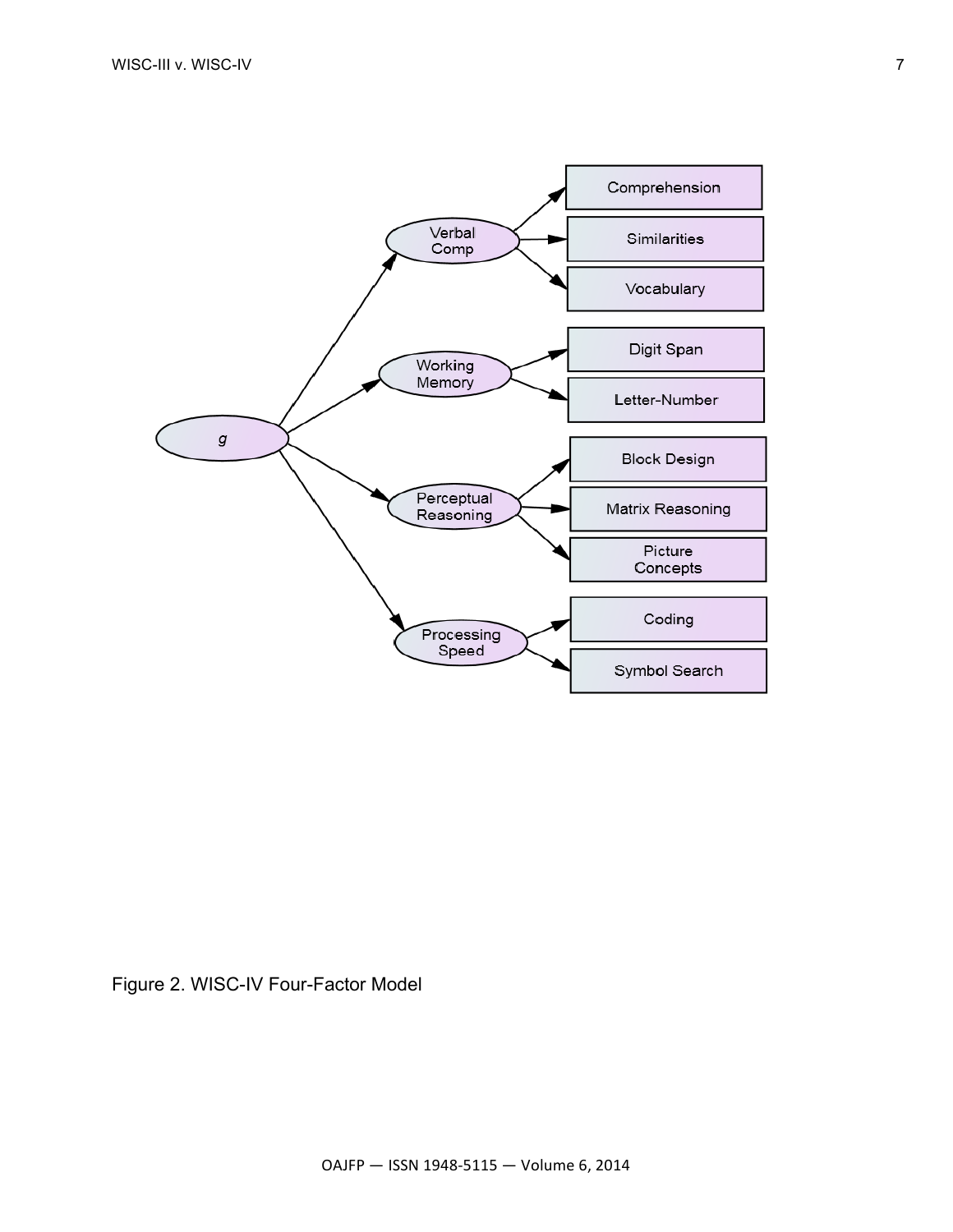The next analysis is an investigation of the portion of psychometric intelligence or *g* accounted for by scores from the ten subtests contributing to FSIQ. These analyses identify the portion of score variance that contributes to FSIQ and answers the question, *Which test, the WISC-III or the WISC-IV, provides the most internally consistent estimate of FSIQ?* First, coefficient omega hierarchical was used to account for all *g* variance (Reise, Scheines, Widaman, & Haviland, 2013). Second, coefficient omega was used to account for total test variance, and coefficient omega hierarchical was subtracted from coefficient omega to determine the extent of non-*g* variance contained in the FSIQ.

The final set of analyses investigates average variance extracted (AVE) and construct reliability (CR) of each instrument's first-order factors (e. g., fluid reasoning, processing speed). The AVE and CR analyses are used to investigate the level of support for the interpretation of each instrument's first-order factor scores as reliable and valid (AERA, APA, & NCME, 1999), thus providing data to compare the support for each instrument's first-order factors.

#### **Use of Fit Indices**

Several fit indices were utilized when evaluating the fit of the Wechsler scale's measurement and scoring models to the standardization data. These fit indices include the Comparative Fit Index (CFI) and the Tucker-Lewis Index (TLI). Values for the CFI and TLI range from 0. 00 to 1. 00; values >.95 indicate an excellent fit and values > .90 indicate an adequate fit (Hu & Bentler, 1999). The Root Mean Square of Approximation (RMSEA) also was utilized when evaluating model fit; RMSEA values range from 0.00 to 1.00. A value of zero indicates a perfect fit; values equal to or less than .05 indicate a good fit, and values up to .10 indicate a mediocre fit (Byrne, 2010). When comparing two or more non-nested models, the Akaike Information Criteria (AIC) was used; the lower AIC indicates the best model. Although it is possible to compare model fit via the chi-square statistic, with the lower chi-square indicating the better fit, the AIC statistic provides the *best* index of change in fit across non-nested models (Keith et al., 2006).

As successive constraints are added across standardization samples in tests of invariance, the likelihood ratio test  $(\Delta \chi^2)$  is used to evaluate successively more restricted models (Keith, 2005; Taub et al, 2004). As increasingly restricted constraints are added across models, support for invariance is provided through statistically non-significant increases in the  $\Delta x^2$ . The RMSEA and CFI are used as secondary indices to evaluate tests of invariance because they perform reasonably well in simulation studies (Meade, Johnson, & Braddy, 2008).

#### **Results**

The present study investigates the recent editions of the Wechsler Intelligence Scales for Children. All analyses only include scores from tests contributing to the calculation of FSIQ; scores from supplemental tests are not included in the analyses. The reasons for only using scores from core subtests include 1) in general, psychological profession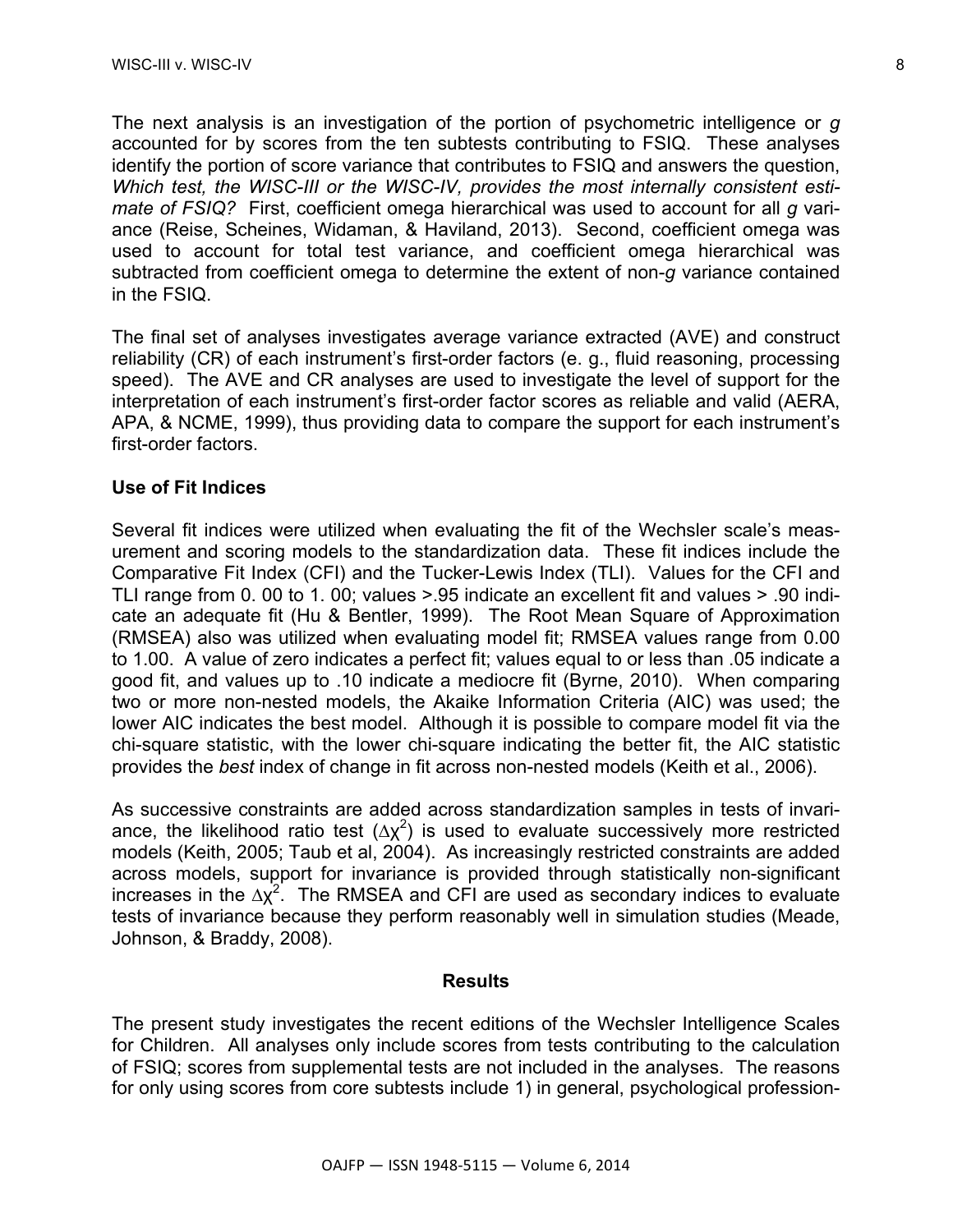als only administer tests contributing to FSIQ when the outcome of interest is the presence or absence of ID and 2) the instruments' publisher conducted separate analyses with core subtests.

#### **Model 1**

The results from this analysis are presented in Table 1. The fit indices associated with Model 1 indicate the WISC-III's VIQ, PIQ, FSIQ measurement model provides a mediocre fit to the instrument's standardization data. The next analysis using WISC-III scores, Model 2, is based on prior research.

#### *Table 1*

#### *Fit Statistics for Scoring Measurement Models*

| Phase/Model | (df)        | <b>AIC</b> | <b>CFI</b> | <b>RMSEA</b> | TLI  |
|-------------|-------------|------------|------------|--------------|------|
| Phase 1     |             |            |            |              |      |
| Model 1     | 321 (34)    | 363.04     | .97        | .062         | .96  |
| Model 2     | 277.08 (33) | 321.08     | .975       | .058         | .967 |
| Model 3     | 171.43 (31) | 219.43     | .984       | .045         | .977 |

*Note. AIC= Akaike Information Criteria, CFI = Comparative Fit Index, TLI = Tucker Lewis Index, RMSEA = Root Mean Square Error of Approximation.*

#### **Model 2**

Model 2 tests the fit of the WISC-III subtest scores to the instrument's *clinical* four-factor model and is displayed in Figure 1. When comparing two non-nested models, such as Model 1 to Model 2, the best model is generally identified as the one with the lowest AIC. An examination of the AIC between Model 1 and 2 indicates the AIC associated with the WISC-III's *clinical* four-factor model provides a better fit to the standardization data than the publisher's VPIQ measurement and scoring model—219.43 and 363.04, respectively.

#### **Model 3**

Model 3 tests the fit of the WISC-IV's standardization data to the instrument's four-factor FSIQ measurement and scoring model as presented in Figure 2. The results from this analysis, presented in Table 1, indicate that the WISC-IV's four-factor model provides a good fit to the data, as indicated by the RMSEA (.045) in Table 1 as well as the other fit indices.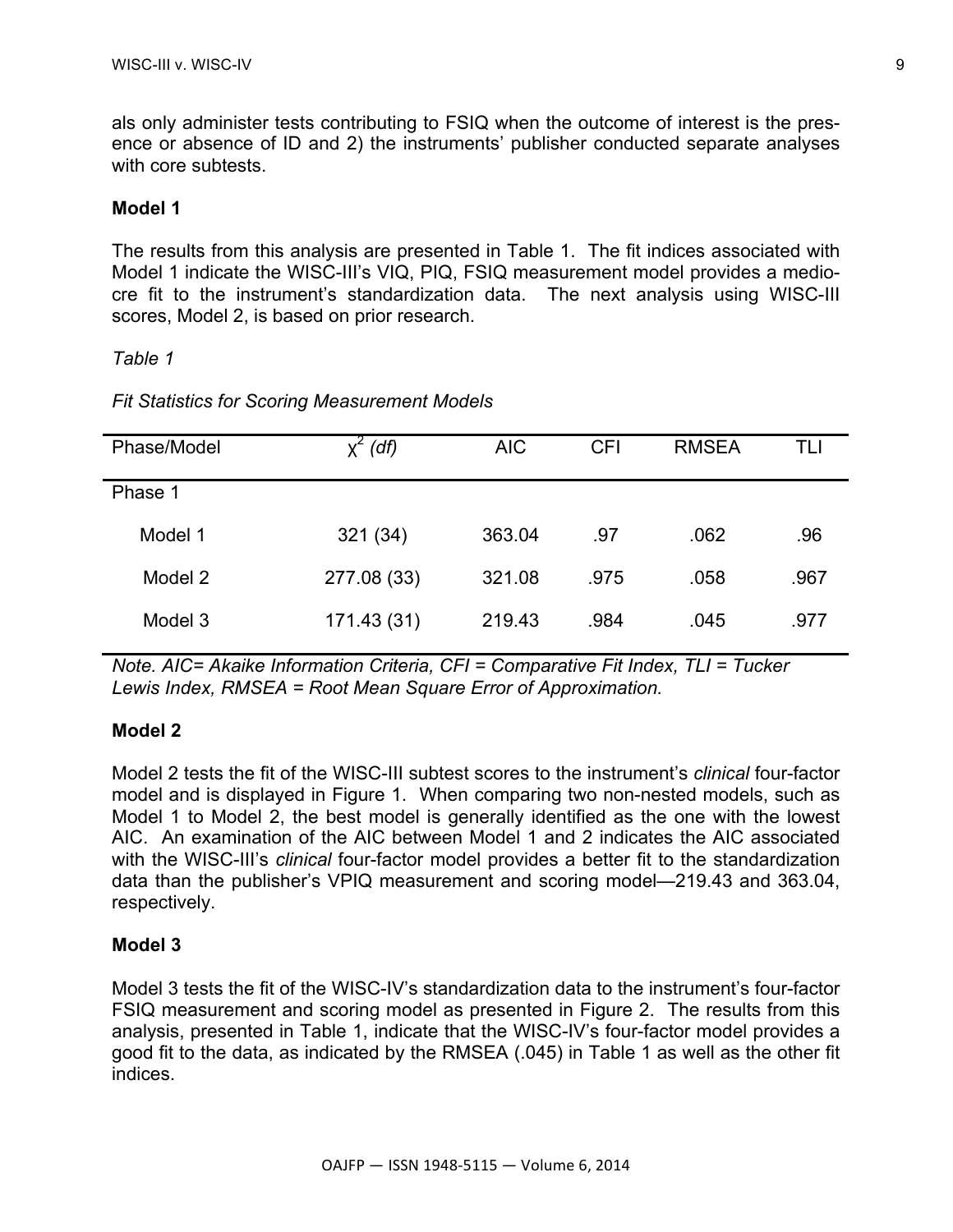### **Model 4**

The final model, Model 4, simultaneously tests the invariance of scores from the WISC-III and WISC-IV to determine if the observed scores across both instruments are equivalent. The results from this analysis found the model to be unidentified. One limitation within Model 4 is that the WISC-III and WISC-IV share only five core subtests in common. Because of this limitation, it is not possible to test the invariance of a four-factor measurement and scoring model. Although it may be possible to test the invariance of a two-factor model (i.e., VPIQ), it was not tested due to the model's limited theoretical support. The limitations for support of the VPIQ model include: 1) results from model comparisons indicate that the WISC-III's *clinical* four-factor measurement and scoring model provides the best fit to the WISC-III's standardization data and 2) the WISC-IV is based on a four-factor measurement and scoring model. Because of these limitations, results from a test of invariance based on two factor first-order VPIQ factors are not reported herein.

# **FSIQ g-Loadings**

The results indicate that both the WISC-III and WISC-IV have nearly identical *g* loadings; coefficient omega hierarchical was .8437 and .8411 respectively.

### **First-Order Factors**

The next set of analyses focuses on the extent to which the WISC-IV's publisher reached the goal of improving the instrument's theoretical foundation via improved measurement of fluid reasoning, processing speed, and working memory. This analysis examined common variance via the Average Variance Extracted (AVE) and internal consistency via construct reliability (CR) of each instrument's first-order factor scores. This analysis is conducted using a model wherein all first-order factor scores are correlated. Results from the WISC-III AVE and CR analyses serve as a baseline to identify the change in AVE and CR estimates to the WISC-IV. The AVE is calculated by obtaining the sum of squared factor loadings then dividing the sum by itself plus the sum of standard error variances. The formula for CR is similar; however, factor loadings are summed prior to being squared. Values greater than .5 for AVE and .7 for CR are considered minimally acceptable. The results of the AVE and CR estimates for the WISC-III and WISC-IV are presented in Table 2. AVE and CR estimates were not available for the WISC-III's Freedom from Distractibility and Processing Speed factors because only one subtest contributes to the calculation of these factors when the outcome of interest is scores on subtests contributing to the calculation of FSIQ. Therefore, when only administering tests contributing to the calculation of FSIQ, the WISC-IV clearly provides a better measure of Processing Speed and Working Memory relative to the WISC-III. The results also indicate that the AVE is higher for the WISC-IV's Verbal Comprehension and Perceptual Reasoning factors relative to analogous factors on the WISC-III. The CR estimate is slightly higher on the WISC-III's Verbal Comprehension factor when compared to the WISC-IV (i.e., a difference of .008) and on the Perceptual Reasoning factor (a difference of .045).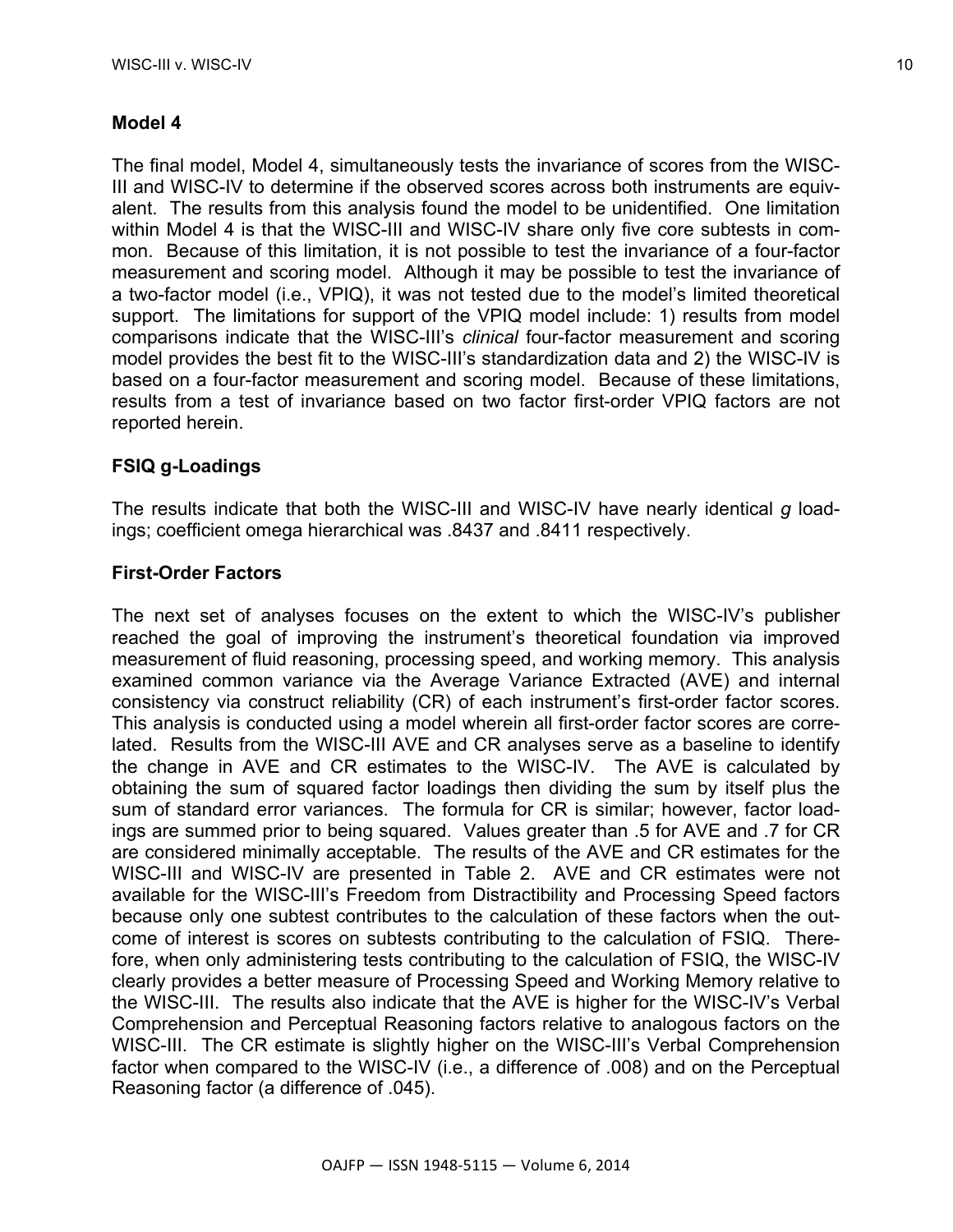Table 2

| Factor                        |            | WISC-III | WISC-IV |
|-------------------------------|------------|----------|---------|
| Verbal Comprehension          | AVE        | .639     | .685    |
|                               | <b>CR</b>  | .875     | .867    |
| Perceptual Organization/      | <b>AVE</b> | .473     | .482    |
| Reasoning                     | <b>CR</b>  | .780     | .735    |
| Freedom from Distractability/ | <b>AVE</b> | ۰        | .489    |
| <b>Working Memory</b>         | <b>CR</b>  |          | .655    |
| <b>Processing Speed</b>       | <b>AVE</b> |          | 538     |
|                               | <b>CR</b>  |          | .697    |

### *AVE and CR for First-Order Factors*

*Note.* AVE = average variance extracted, CR = construct reliability,

NC = Not calculated.

#### **Discussion**

This study investigates the measurement and scoring models of the WISC-III and WISC-IV. The purpose of the study is to identify which instrument is better, the WISC-III or the WISC-IV. This study first examines the factor structure of the Wechsler scales in an effort to identify how well each instrument fits the publisher's measurement and scoring model. This addressed the following questions: *Do the WISC-III and WISC-IV measure intelligence as the publisher intended and is the publisher's scoring model the best way to account for performance on each instrument?* Next was an investigation of the invariance of scores across versions of the Wechsler scales. This was done to answer the question: *Are scores across the WISC-III and WISC-IV equivalent (e.g., is an FSIQ score of 78 on the WISC-III directly comparable to an FSIQ score of 78 on the WISC-IV?).* The next analysis compared the portion of variance accounted for by psychometric *g* across both instruments. The final analysis investigated how well the publisher met its WISC-IV revision goals. This answered the question: *Does the WISC-IV provide better measurement of fluid reasoning, processing speed, and working memory when compared to the WISC-III?*

### **Models 1 and 2**

The first models tested, Models 1 and 2, investigate the fit of scores from the WISC-III standardization data to two different measurement and scoring models. First, Model 1 tested the fit of scores to the instrument's VIQ, PIQ, FSIQ measurement and scoring model. Next, Model 2 tested the fit of scores from the standardization data to the instrument's *clinical* four-factor model, as presented in Figure 1. When comparing nonnested models, such as Models 1 and 2, the AIC is the preferred statistic; the model with the lowest AIC provides the best fit to the data. The AIC of Model 2 is lower than Model 1, 321.08 compared to 363.04, thus the AIC identifies Model 2 as the best fitting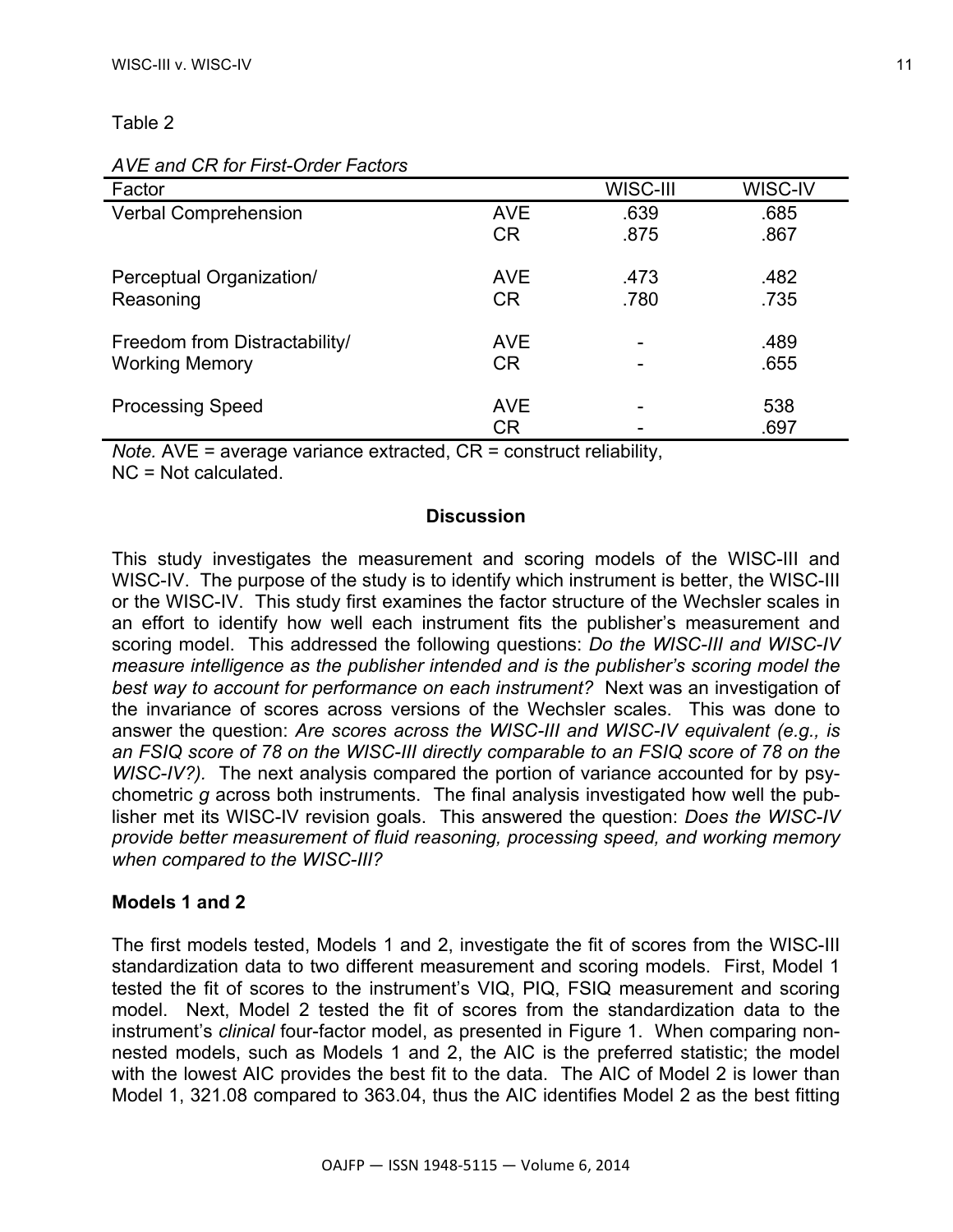model. Other fit indices presented in Table 1 also suggest that Model 2 is the best fitting model. Thus, scores on the core subtests of the WISC-III are best interpreted via the *clinical* four-factor model, which includes four first-order factors in contrast to the instrument's traditional VPIQ measurement and scoring model consisting of two firstorder factors.

# **Models 3 and 4**

Model 3, presented in Figure 2, is a test of the fit of the WISC-IV's standardization data to the instrument's four first-order factor model; this hierarchical model includes FSIQ. As presented in Table 1, the fit indices associated with Model 3 all indicate the WISC-IV's four-factor model provides an adequate fit to the scores from the instrument's core subtests. The next model, Model 4 investigates the equivalence of scores across instruments. Because only five core subtests are shared across the WISC-III and WISC-IV, the model lacks construct representation and is underidentified, thus no results are available from this analysis.

# **FSIQ g-Loadings**

Analyses of coefficient omega hierarchical were calculated for both the WISC-III and the WISC-IV. Results from these analyses indicate FISQ subtest score variance associated with psychometric *g* was nearly identical across both Wechsler scales. Therefore, the WISC-III and WISC-IV account for a similar and adequate portion of *g* variance within FSIQ subtest scores.

# **First-Order Factors**

Results from the AVE and CR estimates provide support for the attainment of the WISC-IV's revision goals related to improved measures of Fluid Reasoning, Processing Speed, and Working Memory. The WISC-IV appears to have better indicators of Verbal Comprehension, Perceptual Reasoning, Processing Speed, and Working Memory relative to WISC-III indicators of analogous factors based on higher AVE estimates. Additionally, relative to the WISC-III, CR estimates are lower for the WISC-IV factors Verbal Comprehension (a difference of .008) and Perceptual Reasoning (a difference of .083). The lower reliability for the WISC-IV Perceptual Reasoning and Verbal Comprehension factors likely reflects the inclusion of fewer subtests to measure these constructs (i.e., four subtests for the WISC-III relative to three subtests per factor for the WISC-IV. Additionally, previous research suggests Perceptual Reasoning factor on the WISC-IV is a mixed measure of Fluid Reasoning and Visual-Spatial Thinking (Keith et al., 2006), which supports the conclusion that measurement of Fluid Reasoning was improved in addition to Processing Speed and Working Memory.

# **Implications for Practitioners**

Which test is better, the WISC-III or the WISC-IV, may be addressed in several ways. The first way is to investigate how well each instrument fits the publisher's measurement and scoring model. The results from this study indicate that the WISC-IV scores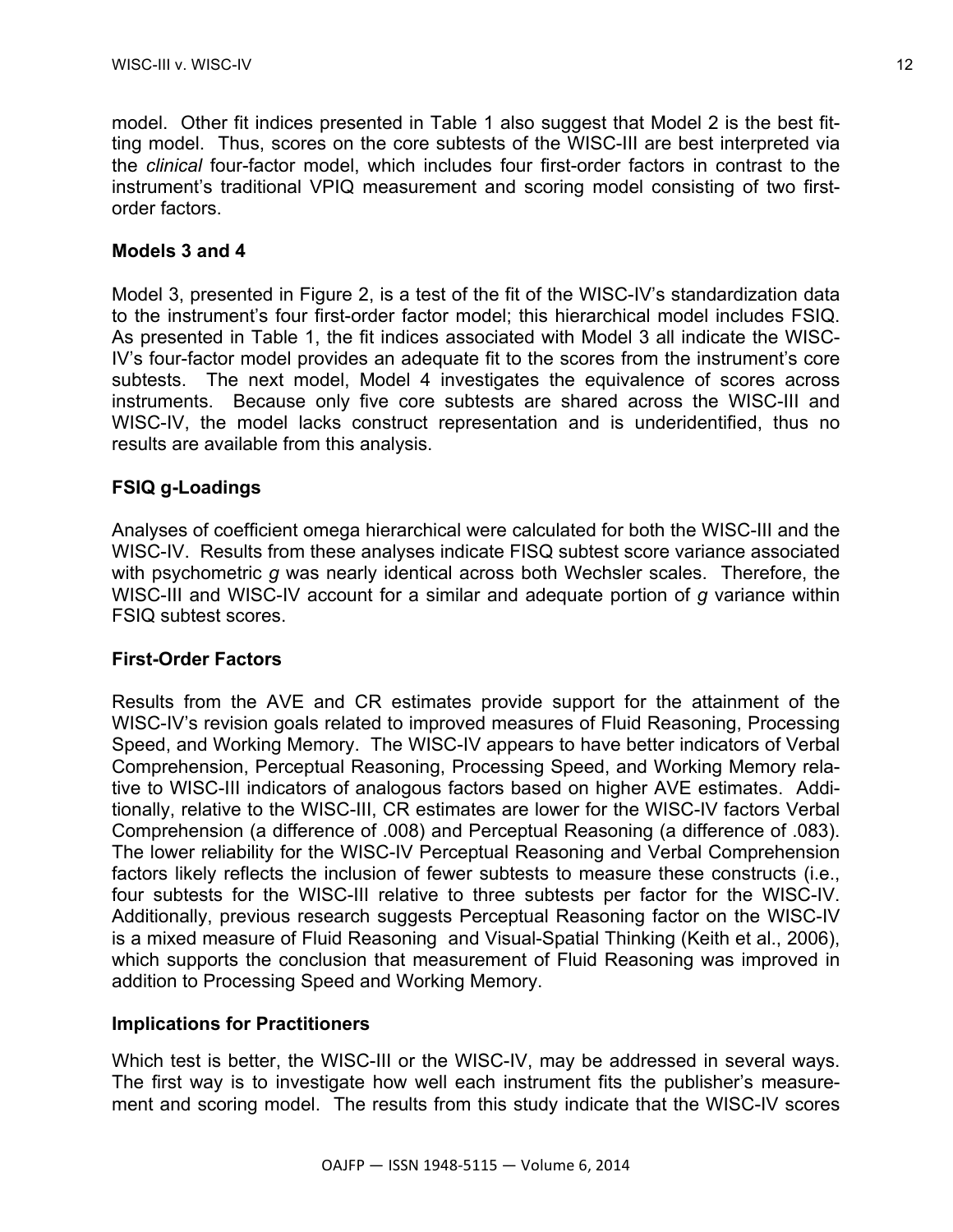provide an adequate fit to the publisher's measurement and scoring model, although there is room for improvement. In comparison, when only using scores from subtests contributing to the calculation of FSIQ the WISC-III does not provide an adequate fit to the publisher's measurement and scoring model, so the WISC-IV is the better instrument in this area.

Most intelligence tests published within the past ten years are consistent with CHC theory (Keith & Reynolds, 2010). CHC theory identifies seven broad areas of intelligence. A comprehensive test of intelligence is considered one that measures many CHC broad abilities. Although measuring more abilities is thought to provide a better measure of *g*, both instruments account for a similar portion of *g* variance, there was no difference across instruments.

The publisher of the WISC-III indicates that the WISC-IV was designed to provide a better measure of the CHC broad abilities *fluid reasoning*, *processing speed*, and *working memory* (when compared to the WISC-III). It is important to note that the inclusion of scores from the supplemental tests in this study's analyses may yield different results. However, the focus of this study is the investigation of the differences across instruments when only administering subtests contributing to the calculation of FSIQ. The results from the investigation in the broad abilities measured by the Wechsler scales found that the WISC-IV provides a better measure of fluid reasoning, processing speed, and working memory relative to the WISC-III, when the outcome of interest is scores from subtests contributing to FSIQ.

Additionally, the inclusion of the Matrix Reasoning subtest supports the WISC-IV as providing the better measure of Fluid Reasoning. Thus the WISC-IV provides a broader and more comprehensive measure of factors associated with intelligence when compared to the WISC-III. As previously discussed, in revision, several items were added to the floor (e. g. , ID and below) and ceiling (e.g. high Average and gifted) of the WISC-IV. These questions were added to provide a better measure of intellectual function at the extreme ranges of the instrument. Thus, individuals scoring in the lower range of FSIQ will have more questions to answer, which provides a more reliable score. Similarly, more difficult questions were added to provide a more reliable score in the higher ranges of FSIQ. In Atkins cases wherein individuals are scoring at the lower end of the instrument, the addition of more questions is believed to result in a more reliable FSIQ.

Taken together, when comparing only scores contributing to FSIQ, both instruments provide similar measures of psychometric *g*. The WISC-IV provides a better measurement of intelligence when the criterion is alignment with the publisher's measurement and scoring model and comprehensively measuring intelligence. The WISC-IV's publisher also states that this instrument provides improved reliability at the extreme ranges of the instrument (i.e., ID and gifted). The more comprehensive measurement of intelligence by the WISC-IV may also be viewed as a technological advancement. This is because the Wechsler scales did not adequately measure fluid reasoning and/or working memory for over 50 years, until the publication of the WISC-IV. The WISC-IV is less reliant on abilities associated with Perceptual Organization than the WISC-III, which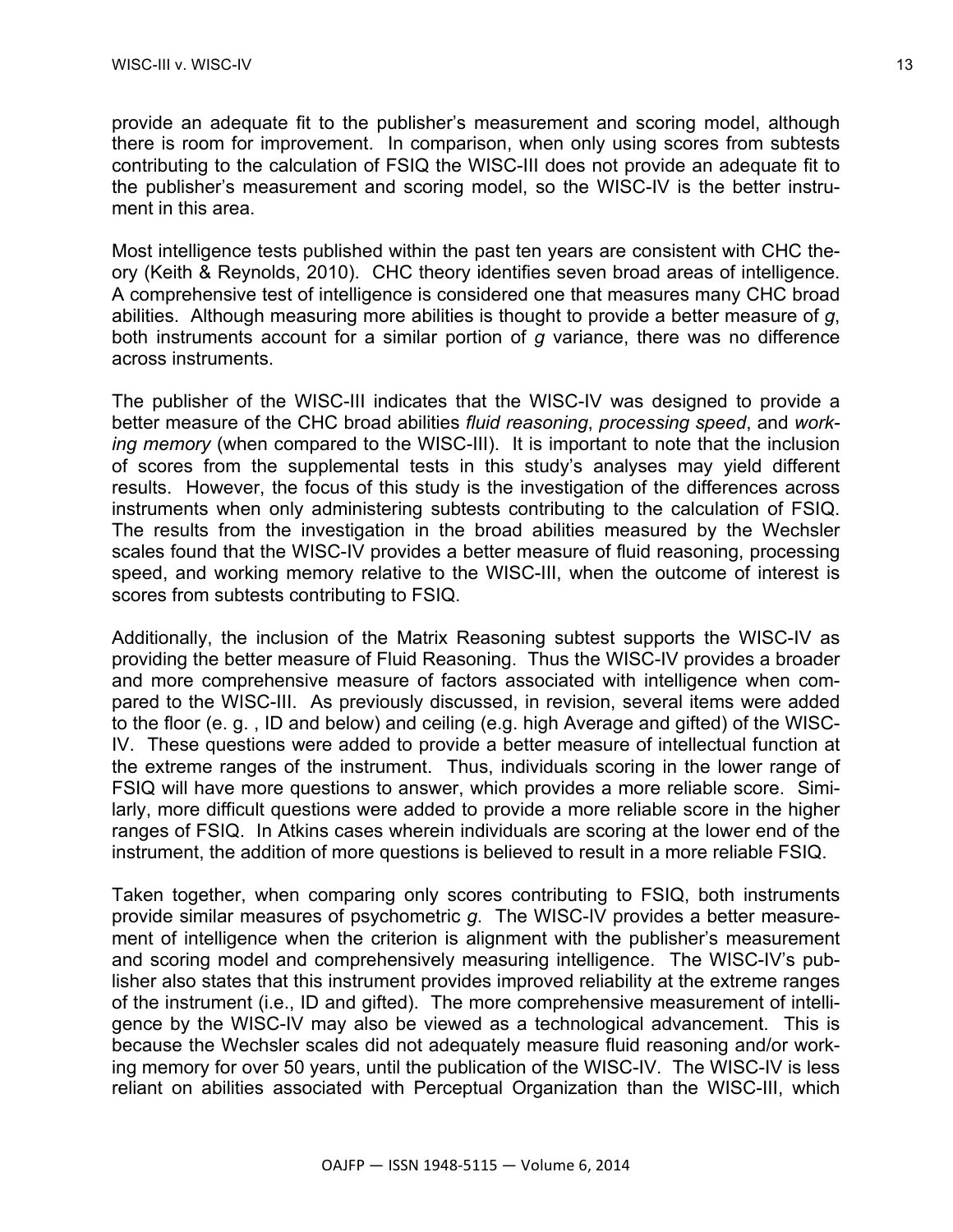provides the opportunity to more comprehensively measure Fluid Reasoning, Processing Speed, and Working Memory. Using these criterions, the WISC-IV allows assessment of more abilities and allows users to derive more scores, which results in a more comprehensive assessment of intelligence. The measurement model contains multiple factors, which would be operationalized by deriving multiple scores. The WISC-IV provides a more reliable, valid, and comprehensive measure of intelligence, which is also more consistent with the publisher's theoretical model to measure intelligence than the WISC-III. Therefore when applying the Atkins criterion and deciding which instrument is better, the WISC-III or the WISC-IV, the results from the current study indicate the WISC-IV provides a more reliable, valid, and comprehensive measure of intelligence compared to the WISC-III.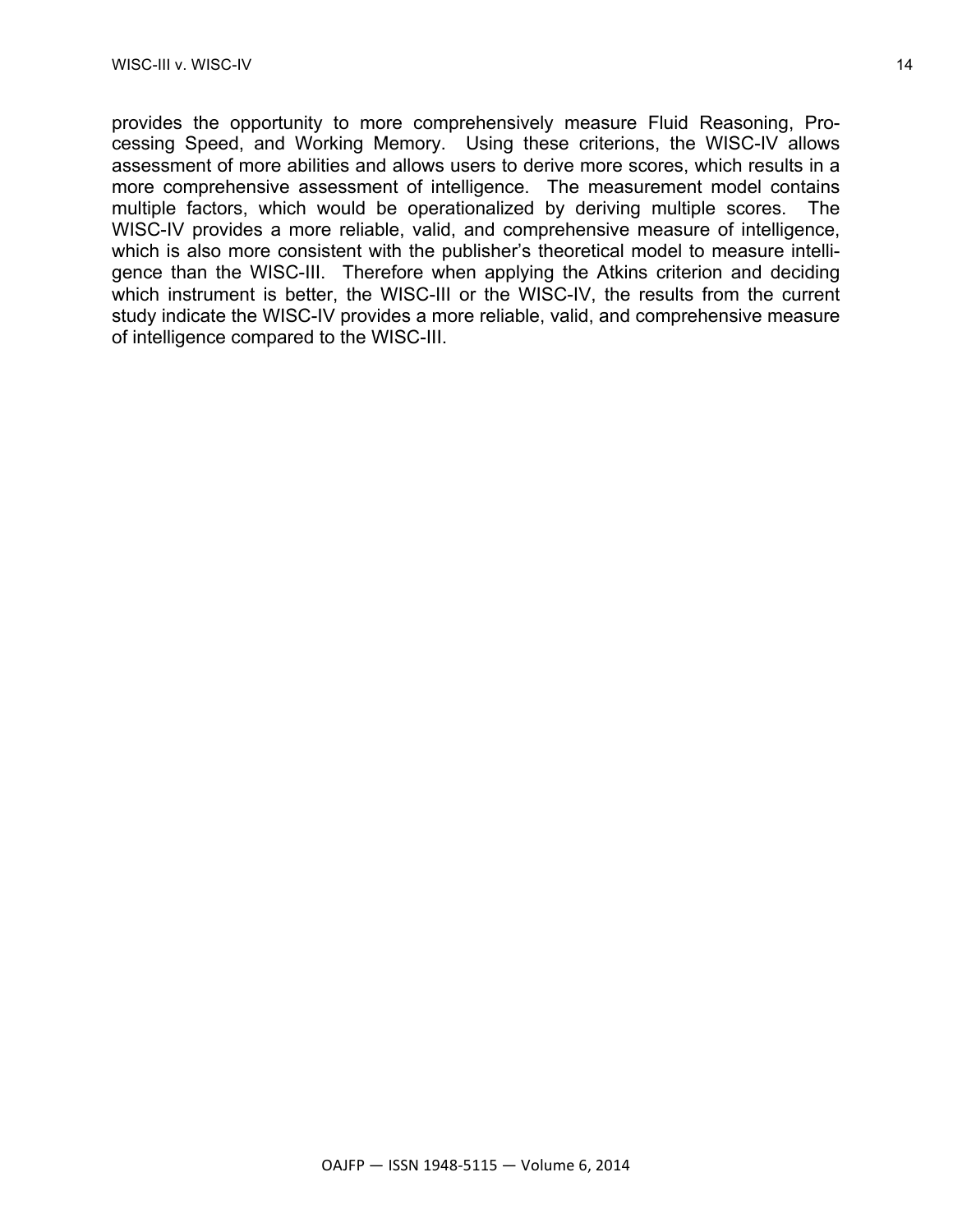#### **References**

American Educational Research Association, American Psychological Association, & National Council of Measurement in Education. (1999). *Standards for educational and psychological testing*. Washington, DC: American Psychological Association.

Arbuckle, J. L. (2007). *Amos 7.0* [Computer software]. Chicago, IL: Smallwaters.

Atkins v. Virginia, 536 U.S. 304 (2002).

- Byrne, B. M. (2010). *Structural equation modeling with AMOS: Basic concepts, applications, and programming.* Mahwah, NJ: Erlbaum.
- Carroll, J. B. (1993). *Human cognitive abilities: A survey of factor analytic studies*. New York: Cambridge University Press.
- Carroll, J. B. (1997). The three-stratum theory of cognitive abilities. In D. P. Flanagan, J. L.
- Flynn, J. R. (1984). The mean IQ of Americans: Massive gains 1932 to 1978. *Psychological Bulletin, 95,* 29-51.
- Flynn, J. R. (2012). *Are we getting smarter? Rising IQ in the twenty-first century*. New York, NY: Cambridge University Press.
- Hu, L., & Bentler, P. M. (1999). Cutoff criteria for fit indices in covariance structure analysis: Conventional criteria versus new alternatives. *Structural Equation Modeling*, 6, 1-55.
- Kaufman, A. S., & Weiss, L. G. (2010). Flynn effect [Special issue]. *Journal of Psychoeducational Assessment, 28*(5).
- Keith, T. Z. (2005). Using confirmatory factor analysis to aid in understanding the constructs measured by intelligence tests. In D. P. Flanagan & P. L. Harrison (Eds.), Contemporary intellectual assessment: Theories, tests, and issues (2<sup>nd</sup>) ed., pp. 581-614). New York: Guilford Press.
- Keith, T. Z., & Reynolds, M. R. (2010). Cattell-Horn-Carroll abilities and cognitive tests: What we've learned from 20 years of research. *Psychology in the Schools, 47,*  635–650.
- Keith, T. Z., Fine, J. G., Taub, G. E., Reynolds, M. R., & Kranzler, J. H. (2006). Higher order, multisample, confirmatory factor analysis of the Wechsler Intelligence Scale for Children-Fourth Edition: What does it measure? *School Psychology Review, 35* (1), 108-127.